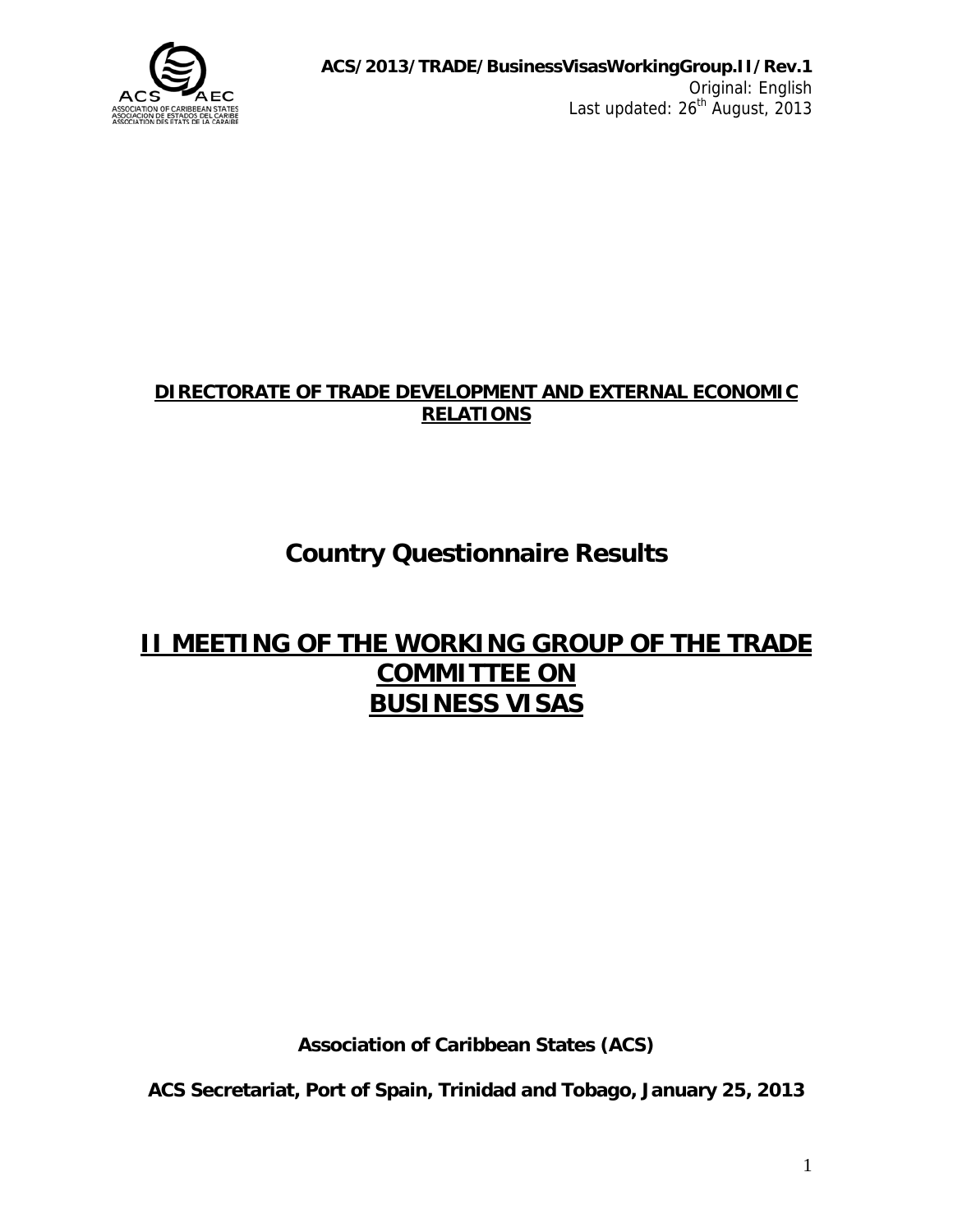

### II Working Group on Business Visas September 2013

### Questionnaire Results

Questionnaires devised to ascertain procedures for the issuance of business visas and how it might encourage and facilitate trade throughout the ACS region.

#### **Number of Countries participating in workshop:** 9 **List of participants**:

- Barbados  **Panama**
- 
- Dominican Republic **Communist Communist Communist Communist Communist Communist Communist Communist Communist Communist Communist Communist Communist Communist Communist Communist Communist Communist Communist Communist**
- 
- 
- 
- Colombia  **St. Kitts and Nevis**
- Guyana Grenadines
- Mexico Trinidad and Tobago

| 1. Does your country currently issue business visa to nationals of foreign countries?             |              |                 |          |                                     |        |               |        |                                          |                                                    |                                |
|---------------------------------------------------------------------------------------------------|--------------|-----------------|----------|-------------------------------------|--------|---------------|--------|------------------------------------------|----------------------------------------------------|--------------------------------|
| <b>Response</b>                                                                                   | <b>Total</b> | <b>Barbados</b> | Colombia | <b>Dominican</b><br><b>Republic</b> | Guyana | <b>Mexico</b> | Panama | St.<br><b>Kitts</b><br>&<br><b>Nevis</b> | <b>St. Vincent</b><br>and the<br><b>Grenadines</b> | <b>Trinidad</b><br>&<br>Tobago |
| Yes                                                                                               | 6            |                 | X        | Χ                                   | Χ      | X             | Χ      |                                          |                                                    | x                              |
| No                                                                                                | 3            | x               |          |                                     |        |               |        | Χ                                        | Χ                                                  |                                |
| 2. If yes to the question above, has this been provided for in your country's immigration policy? |              |                 |          |                                     |        |               |        |                                          |                                                    |                                |
| Yes                                                                                               | 6            |                 | Χ        |                                     | x      | х             | Χ      |                                          |                                                    | Χ                              |
| No                                                                                                | $\Omega$     |                 |          |                                     |        |               |        |                                          |                                                    |                                |

The extent to which countries allow the flow of immigrant business persons can have a profound impact on the formation, innovation and development of certain industries. This question looks at the openness of Member States towards business persons. This gives an indication as well about the level at which ACS Member states can engage with each other to exploit business opportunities. It is noted that Barbados, St. Vincent and the Grenadines, and St. Kitts and Nevis do not issue business visas to nationals of foreign countries.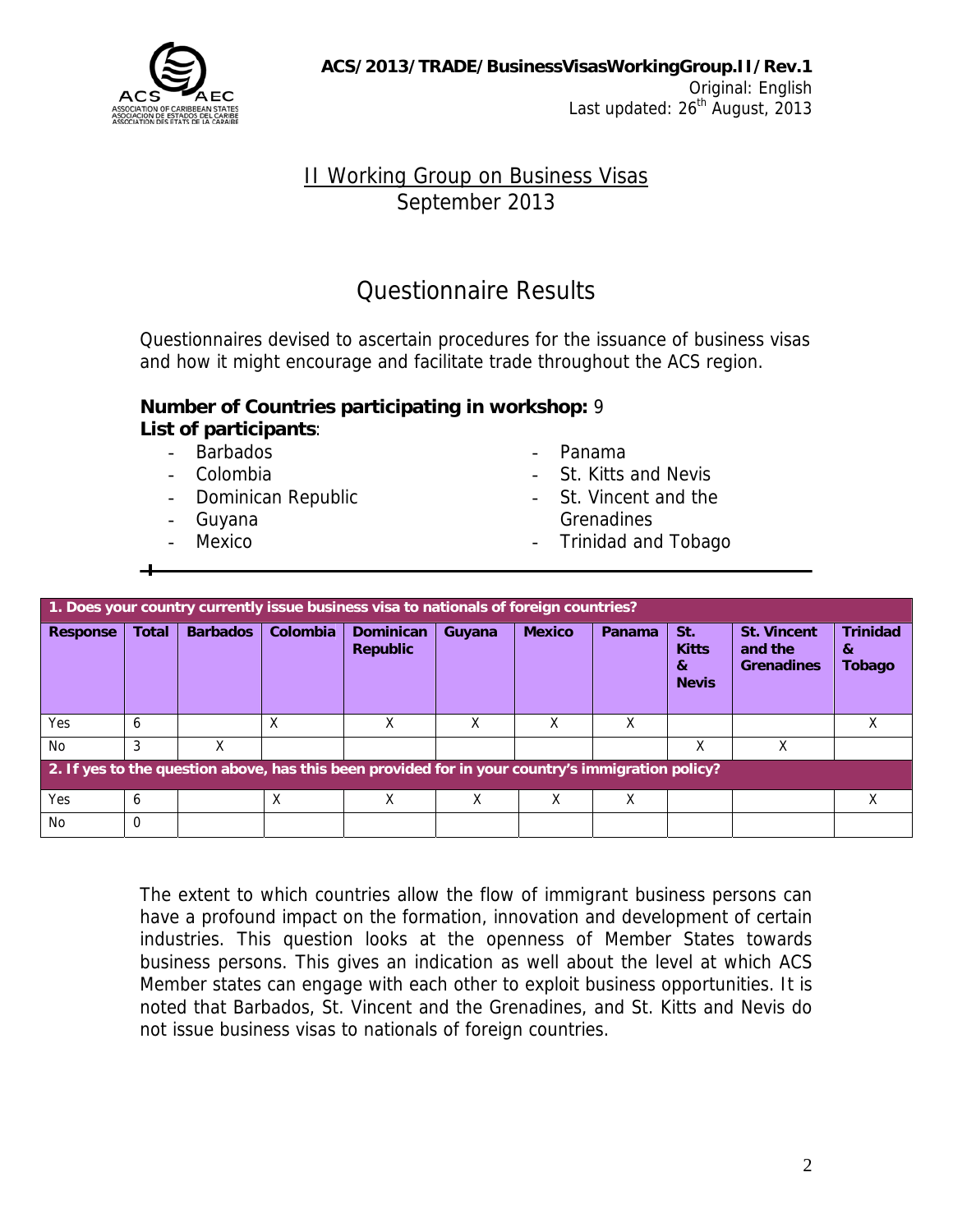

| 3. What are the legal frameworks applicable for the entry of business |  |
|-----------------------------------------------------------------------|--|
| people into our territory?                                            |  |

| Country                    | <b>Legal frameworks</b>                                 |
|----------------------------|---------------------------------------------------------|
| <b>Barbados</b>            | No Legal Framework - Enter as visitors.                 |
| Colombia                   | - Decree 4000 of 2004                                   |
|                            | - Decree 2622 of 2009                                   |
|                            | - Decree 3914 of 2011                                   |
|                            | - Resolution 4700 of 2009                               |
|                            | - Resolution 5707 of 2008                               |
| <b>Dominican Republic</b>  | Act 875 of July 21, 1978                                |
|                            | Act 285 of 15 August 2004 and its Implementing          |
|                            | Regulations of October 19, 2011 by Decree 631-          |
|                            | 11.                                                     |
| Guyana                     | Laws of Guyana                                          |
|                            | Immigration Act Chapter 14:02                           |
| <b>Mexico</b>              | Framework Agreement Pacific Alliance; APEC,             |
|                            | bilateral FTAs, Bilateral suppression of ordinary       |
|                            | Visas.                                                  |
| Panama                     | Decree Law No. 3 of 22 February 2008. Article 43        |
|                            | Entry and Executive Order no. 320 of August 8,<br>2008. |
| <b>St. Kitts and Nevis</b> | The Investment Promotion Act of 2007 and the            |
|                            | Incentive Act guide the entry of business persons       |
|                            | into St. Kitts and Nevis. They also mentioned that      |
|                            | they are currently working on an Investment             |
|                            | Code. Those nationals of foreign countries that         |
|                            | require a visa to enter St. Kitts and Nevis must        |
|                            | apply for this visa no less than 14 days before         |
|                            | entering the Federation (by Administrative              |
|                            | Procedure). Business persons raveling to the            |
|                            | Federation will be interviewed by immigration on        |
|                            | arrival and there they must satisfy border              |
|                            | security officer as to the purpose of entry.            |
| St. Vincent and the        | None listed                                             |
| <b>Grenadines</b>          |                                                         |
| <b>Trinidad and Tobago</b> | Immigration Act, Chapter 18:01. Regulations             |
|                            | $13(5)$ , $13(6)$ and $13(7)$ of the said Act determine |
|                            | current framework. Additionally under<br>the            |
|                            | regulation 13(13) the Minister may exempt any           |
|                            | person or class of persons from the visa                |
|                            | requirement.                                            |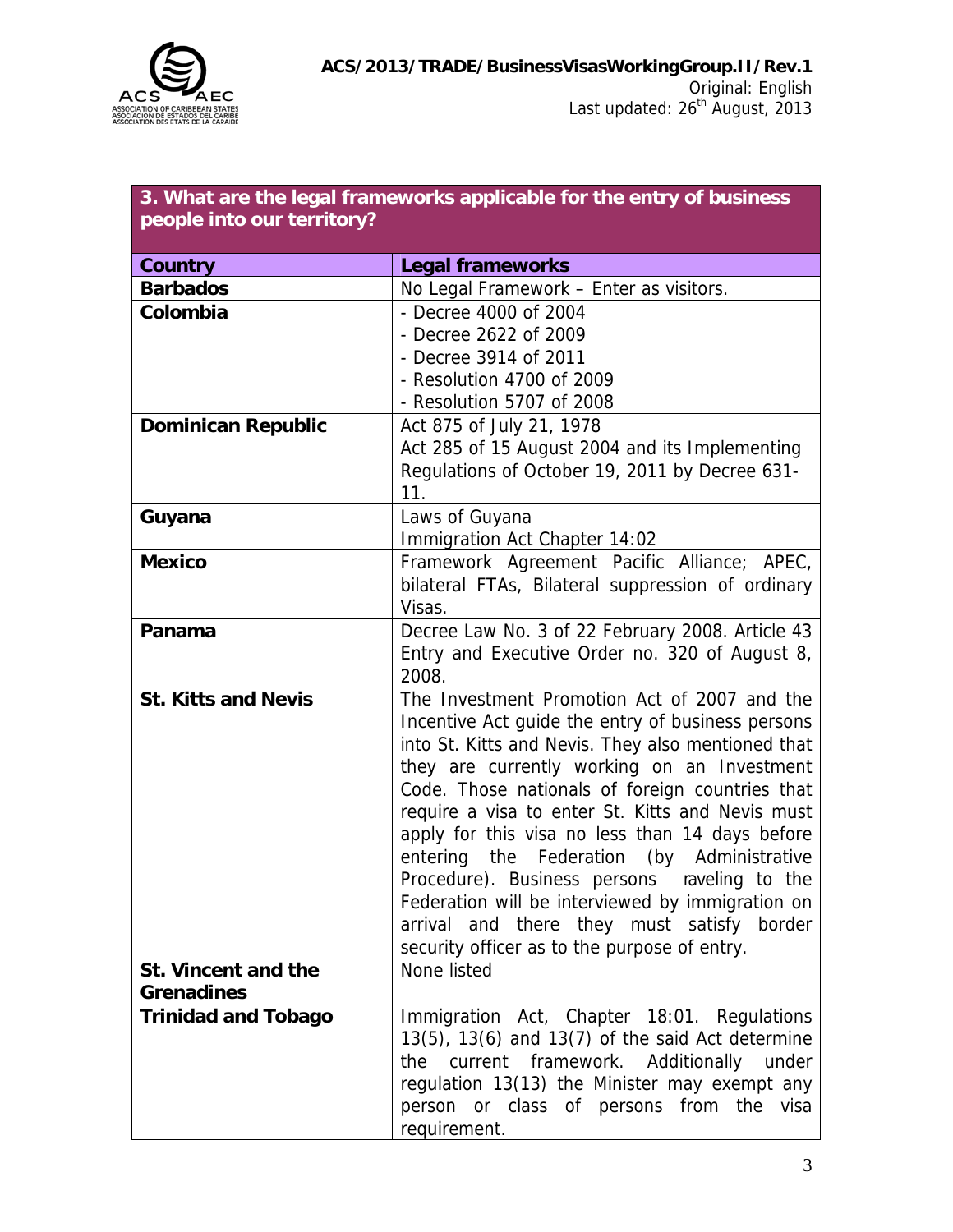

As seen above, St. Vincent and the Grenadines had listed no legal frameworks applicable to the entry of business people. It was noted upon further investigation that there were no visa requirements for tourists or business persons up to 6 months. The St. Vincent and the Grenadines Immigration Act and Immigration Restriction Act dictate the conditions for entry.

| 4. Has your country signed any international agreements and treaties<br>which govern the entry of business people and investors? |                    |           |                                                                                                                                                                                                                                                                                                                                                                                                                                                     |  |  |
|----------------------------------------------------------------------------------------------------------------------------------|--------------------|-----------|-----------------------------------------------------------------------------------------------------------------------------------------------------------------------------------------------------------------------------------------------------------------------------------------------------------------------------------------------------------------------------------------------------------------------------------------------------|--|--|
|                                                                                                                                  |                    |           |                                                                                                                                                                                                                                                                                                                                                                                                                                                     |  |  |
| Country                                                                                                                          | Yes                | <b>No</b> | If yes, please detail:                                                                                                                                                                                                                                                                                                                                                                                                                              |  |  |
| <b>Barbados</b>                                                                                                                  | X                  |           | Treaty of Chaguaramas<br>Economic Partnership Agreement between<br><b>CARIFORUM States and European</b><br><b>Community and its Members</b>                                                                                                                                                                                                                                                                                                         |  |  |
| Colombia                                                                                                                         | $\mathsf{X}$       |           | Enforced:<br>Colombia-US FTA<br>$\bullet$<br>Triangle Colombia-Central America<br>$\bullet$<br>Colombia-Canada FTA<br>$\bullet$<br><b>TLC Mexico</b><br>Economic Complementation Agreement<br>$\bullet$<br><b>CAN-MERCUSOR</b><br>Chile Free Trade Agreement<br>CARICOM<br><b>EFTA</b><br>Pacific Alliance<br>Not applicable:<br>Colombia-EU FTA<br>Colombia-Turkey<br>Colombia-Israel<br>All Treaties have a chapter or excerpts on<br>immigration |  |  |
| <b>Dominican</b><br><b>Republic</b>                                                                                              |                    |           |                                                                                                                                                                                                                                                                                                                                                                                                                                                     |  |  |
| Guyana                                                                                                                           | X                  |           | Agreements with the Princess Casino, Oil &<br>Exploration Companies, Atlantic Hotel Project etc.                                                                                                                                                                                                                                                                                                                                                    |  |  |
| <b>Mexico</b>                                                                                                                    | $\mathsf{X}% _{0}$ |           | Framework Agreement on the Pacific Alliance,<br>APEC, bilateral FTAs; Bilateral suppression of<br>ordinary visas                                                                                                                                                                                                                                                                                                                                    |  |  |
| Panama                                                                                                                           |                    | Χ         |                                                                                                                                                                                                                                                                                                                                                                                                                                                     |  |  |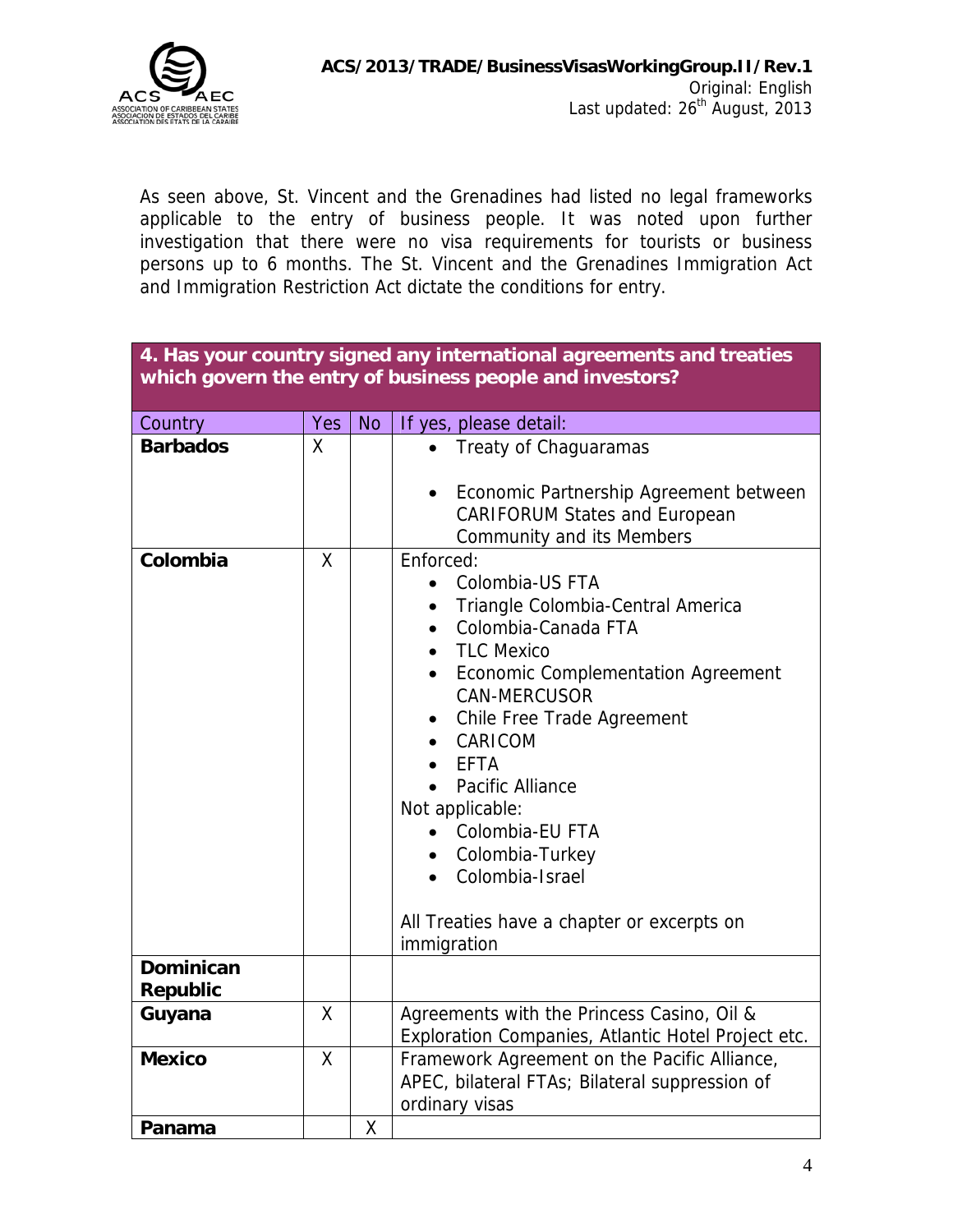

| St. Kitts and<br><b>Nevis</b>            | X |   | European Union - CARIFORUM Economic<br>Partnership Agreement CAIPA (Caribbean<br>Association of Investment Promotion Agencies),<br>WAIPA (World Association of Investment<br>Promotion Agencies), CBI (Caribbean Basin<br>Initiative), CSME (Caribbean Single Market and<br>Economy) and CARIBCAN.                                                                                                                                                                                                                                                                                                                                                      |
|------------------------------------------|---|---|---------------------------------------------------------------------------------------------------------------------------------------------------------------------------------------------------------------------------------------------------------------------------------------------------------------------------------------------------------------------------------------------------------------------------------------------------------------------------------------------------------------------------------------------------------------------------------------------------------------------------------------------------------|
| <b>St. Vincent and</b><br>the Grenadines | X |   | Economic<br>European Union- CARIFORUM<br>Partnership Agreement                                                                                                                                                                                                                                                                                                                                                                                                                                                                                                                                                                                          |
| <b>Trinidad and</b><br>Tobago            | X |   | By Cabinet Minute dated 20/09/2007, The<br>Honourable Minister exempted nationals of the<br>following countries from the visa requirement for<br>visits for any purpose up to ninety days:<br>Chile, Cuba, Dominican Republic, Ecuador,<br>Guatemala, Honduras, Mexico, Nicaragua,<br>Panama, Peru.<br>All member states of the ACS with the exception<br>of Colombia and Venezuela do not require visas<br>for entry into Trinidad and Tobago for any<br>purpose up to 90 days.<br>1. CARICOM Single Market and Economy<br>affords additional privileges to CARICOM<br>member states (except Haiti) and do not<br>require entry visas for any purpose. |
| <b>Total</b>                             | 7 | 1 |                                                                                                                                                                                                                                                                                                                                                                                                                                                                                                                                                                                                                                                         |

N.B.:

- While not explicitly listed, the CARICOM Single Market and Economy affects the terms of entry for all CARICOM member states.
- No response given by Dominican Republic for this question.

| 5. Do mechanisms exist to encourage foreign investment in your country? |              |                            |          |                                                    |            |               |        |                             |                                                  |                             |
|-------------------------------------------------------------------------|--------------|----------------------------|----------|----------------------------------------------------|------------|---------------|--------|-----------------------------|--------------------------------------------------|-----------------------------|
| <b>Response</b>                                                         | <b>Total</b> | <b>Barbad</b><br><b>OS</b> | Colombia | <b>Domin</b><br><b>ican</b><br>Repub<br><b>lic</b> | Guyan<br>a | <b>Mexico</b> | Panama | St. Kitts &<br><b>Nevis</b> | St.<br><b>Vincent</b><br>& the<br>Grenadi<br>nes | <b>Trinidad</b><br>& Tobago |
| Yes                                                                     | 8            | Χ                          | ∧        | Χ                                                  | Χ          |               | v<br>∧ | ν<br>v                      | Χ                                                |                             |
| No                                                                      |              |                            |          |                                                    |            |               |        |                             |                                                  |                             |

It was unanimous among States that mechanisms be put in place to encourage foreign investment in their countries. This demonstrates the importance of the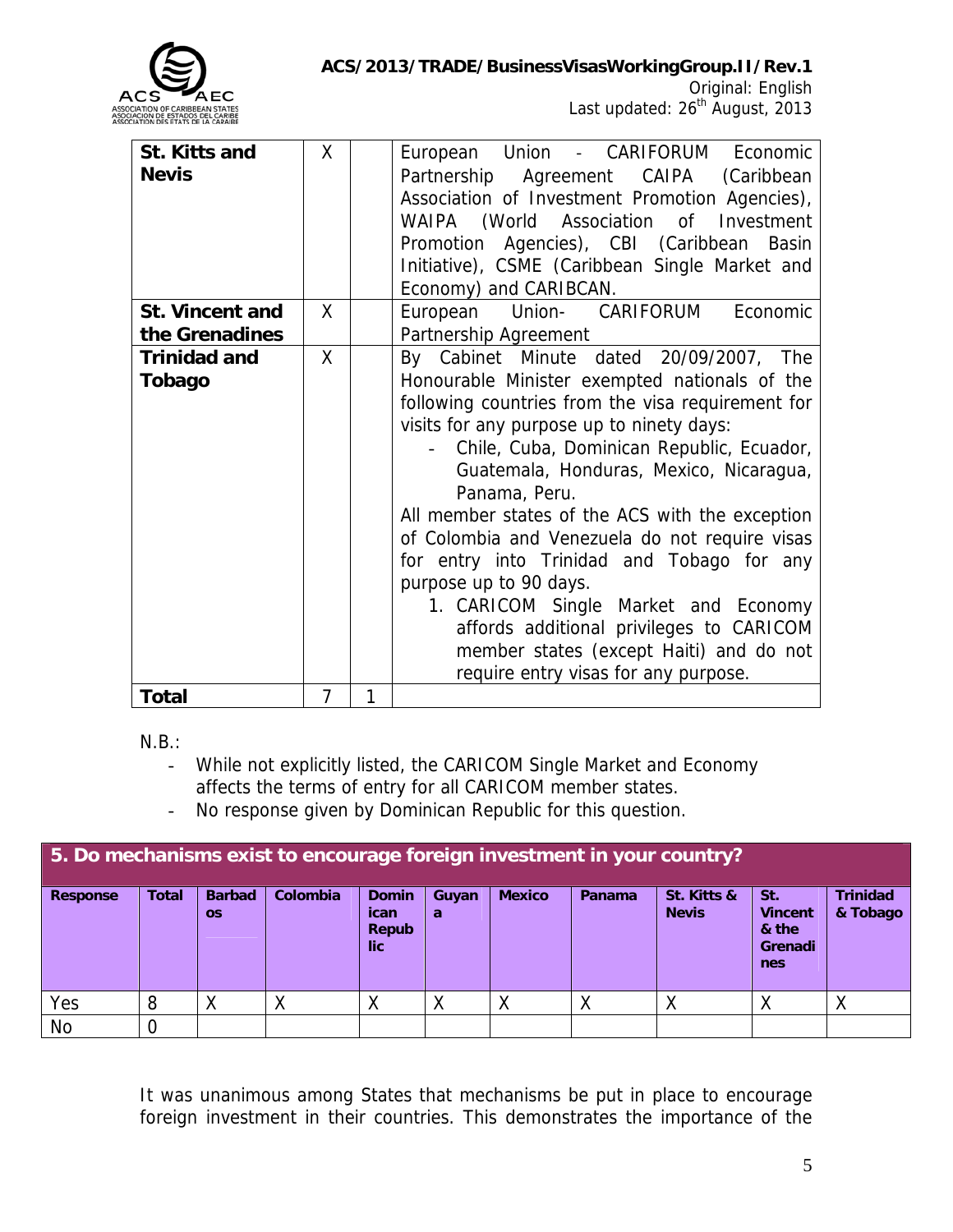

foreign direct investment as a contributor to the economy and the facilitation of technical skills.

| your country?                | 6. Which institutions or chambers represent the interests of business persons in                                                                                                                                                                                                                                                                                                                                       |
|------------------------------|------------------------------------------------------------------------------------------------------------------------------------------------------------------------------------------------------------------------------------------------------------------------------------------------------------------------------------------------------------------------------------------------------------------------|
| Country                      | <b>Institutions/Chambers</b>                                                                                                                                                                                                                                                                                                                                                                                           |
| <b>Barbados</b>              | Barbados Chamber of Commerce<br><b>Barbados Invest Corporation</b><br><b>Invest Barbados</b>                                                                                                                                                                                                                                                                                                                           |
| Colombia                     | Ministry of Commerce, Industry and<br>Tourism; Republic Bank, Proexport,<br>Regional branches of chamber of<br>commerce.                                                                                                                                                                                                                                                                                               |
| Dominican Republic           | Export and Investment Center of<br>the Dominican Republic (CEI $-$ RD),<br>Ministry of Labour                                                                                                                                                                                                                                                                                                                          |
| Guyana                       | Guyana Office for Investment (Go-<br>Invest) and Georgetown Chambers of<br>Commerce & Industry.                                                                                                                                                                                                                                                                                                                        |
| Mexico                       | The Ministry of Economy, ProMexico,<br>the Mexican Agency for International<br>Development (AMEXCID) of Ministry of<br>Foreign Affairs, Directorate General for<br>Cooperation<br>and International<br>(DGCPEI),<br>Economic Development<br>Bancomext, Mexican Business Council<br>for Foreign Trade, investment &<br>Technology (COMCE), Business<br>Leaders, chambers of commerce,<br>bilateral chambers of commerce |
| Panama                       | Chamber of Commerce, Industries and<br>Agriculture<br>of Panama, Panama<br>Association of Entrepreneurs (APEDE),<br>Chamber of Commerce and Industry of<br>Panama MERCOSUR.                                                                                                                                                                                                                                            |
| St. Kitts & Nevis            | The St. Kitts and Nevis Chamber of<br>Industry and Commerce, Ministry of<br>Trade and Finance, St. Kitts Investment<br>Promotions Agency, Nevis Investment<br>Promotion<br>Agency,<br>National<br><b>Entrepreneurial Development Division</b>                                                                                                                                                                          |
| St. Vincent & the Grenadines | Invest SVG, Commercial and<br>Intellectual Property, Chamber                                                                                                                                                                                                                                                                                                                                                           |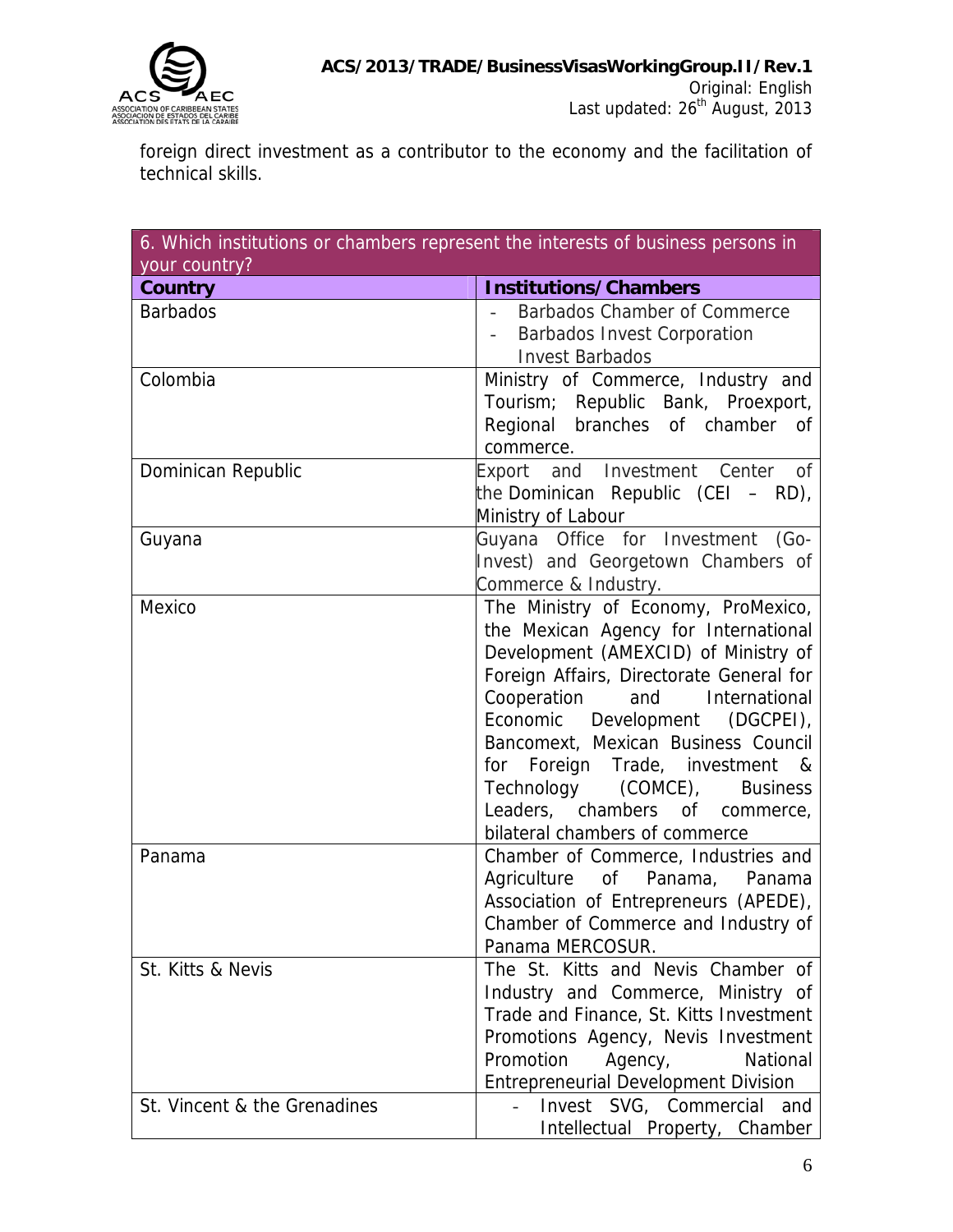

|                   | of Industry and Commerce and<br><b>Brokers Association</b> |
|-------------------|------------------------------------------------------------|
|                   |                                                            |
| Trinidad & Tobago | N/A                                                        |

As observed, there is a plethora of institutions which are meant to serve the interests of the business person such as the Chamber of Commerce, nongovernmental organizations and other governmental bodies such as ministries. These institutions act as liaisons between private and public sector while providing valuable resources and information at the disposal of business persons for ease of transactions.

|                       | 7. Briefly detail the process to obtain a business visa with the                                                                                                                                                                                                                                                               |
|-----------------------|--------------------------------------------------------------------------------------------------------------------------------------------------------------------------------------------------------------------------------------------------------------------------------------------------------------------------------|
| competent authorities |                                                                                                                                                                                                                                                                                                                                |
| Country               | Process To Obtain A Business Visa                                                                                                                                                                                                                                                                                              |
| <b>Barbados</b>       | N/A                                                                                                                                                                                                                                                                                                                            |
| Colombia              | Resolution 5707 of 2008, establishes a list of 88 countries can<br>enter Colombia without a visa for a period of 90 days extendable<br>for the same period, to establish business contacts.                                                                                                                                    |
|                       | The alien must make the request for business visa at a consulate<br>of Colombia, after paying \$50 a concept study, providing the<br>requirements of Resolution 4700 of 2009, Article 8, which must<br>clear the legal representative and / or partner company legally<br>incorporated overseas or quality of business person. |
|                       | This visa can be issued in Colombian territory to persons with<br>entry permit issued by the Special Administrative Migration<br>Colombia.                                                                                                                                                                                     |
|                       | If the visa is sought within the framework of a free trade<br>agreement, may be issued for up to four years, allowing for a<br>continuous stay in Colombia for up to 2 years.                                                                                                                                                  |
| Dominican             | Visa applications are sent to our consular missions abroad having                                                                                                                                                                                                                                                              |
| Republic              | met the requirements:                                                                                                                                                                                                                                                                                                          |
|                       | - Letter request                                                                                                                                                                                                                                                                                                               |
|                       | - Application form                                                                                                                                                                                                                                                                                                             |
|                       | - Photo                                                                                                                                                                                                                                                                                                                        |
|                       | - Original Passport                                                                                                                                                                                                                                                                                                            |
|                       | - Job letter                                                                                                                                                                                                                                                                                                                   |
|                       | - Civil Status                                                                                                                                                                                                                                                                                                                 |
|                       | - Police certificate of good character                                                                                                                                                                                                                                                                                         |
|                       | - Warranty card                                                                                                                                                                                                                                                                                                                |
|                       | Inter alia                                                                                                                                                                                                                                                                                                                     |
|                       | See accompanying documents                                                                                                                                                                                                                                                                                                     |